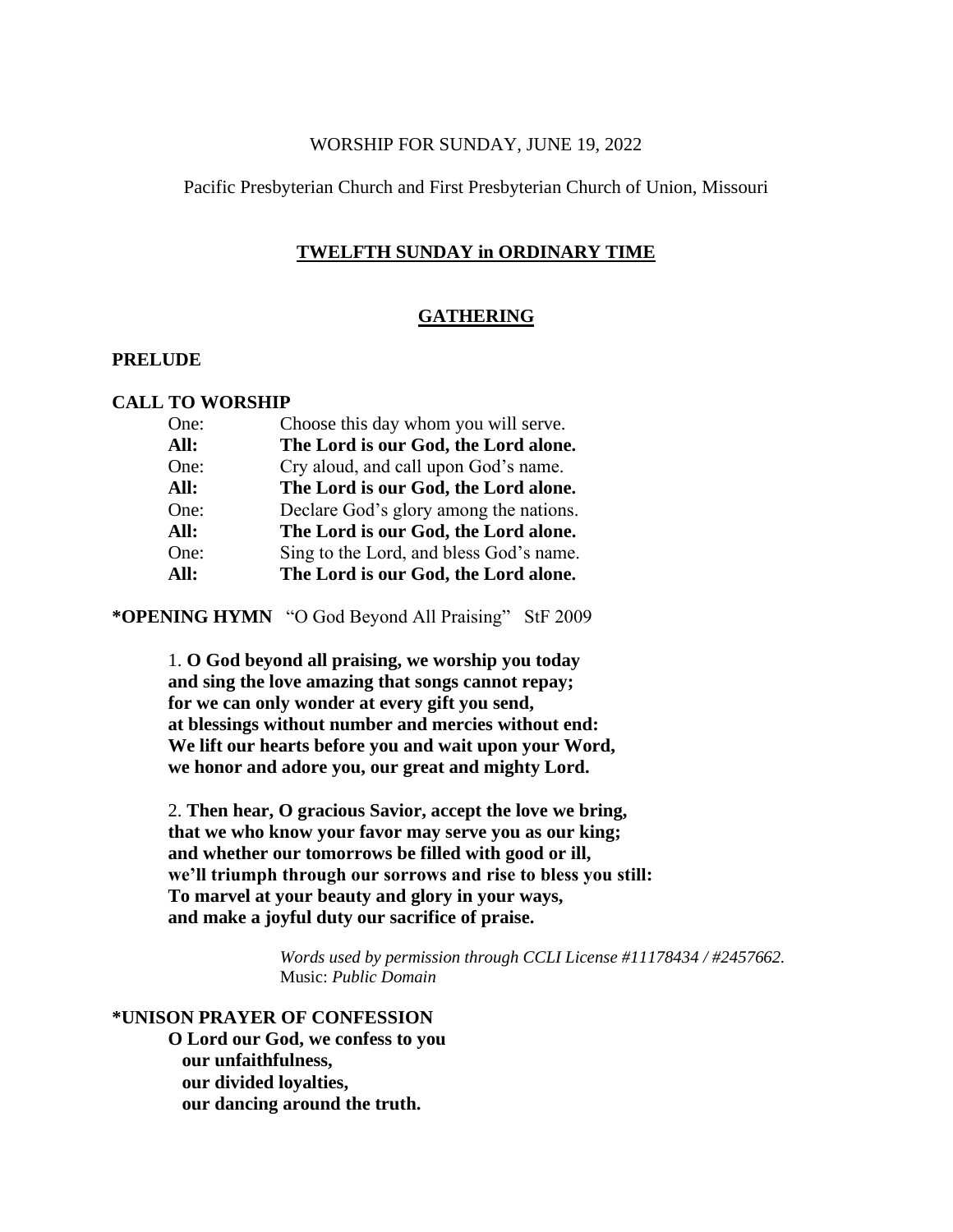**We look for human approval instead of seeking to serve you. We answer to human authority instead of listening for your Word. Turn our hearts back to you. Consume our sin with holy fire and set us free to sing your praise. Amen.**

## **\*SILENT CONFESSION**

## **\*ASSURANCE OF PARDON**

| One: | This is the gospel,                 |
|------|-------------------------------------|
|      | the good news we have received:     |
| All: | that our Lord Jesus Christ loves us |
|      | and gave his life                   |
|      | to set us free from our sins.       |
| One: | Hear the good news!                 |
|      | In Jesus Christ we are forgiven.    |
| All: | Thanks be to God.                   |

#### **\*THE PEACE**

- One: The peace of Christ be with you.
- **All: And also with you.**

*(From your seat, a brief sign of peace may be shared: a wave of the hand, a nod of the head, etc.)*

#### **THE WORD**

# **SCRIPTURE READING** I Kings 18:1-2,17-40

## **PRAYER FOR ILLUMINATION**

## **SERMON**

"The Danger of Idolatry (in both directions)…and the Invitation"

by Pastor Bill Vincent

**\*HYMN** "Come Down, O Love Divine" GtG 282

1. **Come down, O Love Divine; seek out this soul of mine, and visit it with your own ardor glowing. O Comforter, draw near; within my heart appear, and kindle it, your holy flame bestowing.**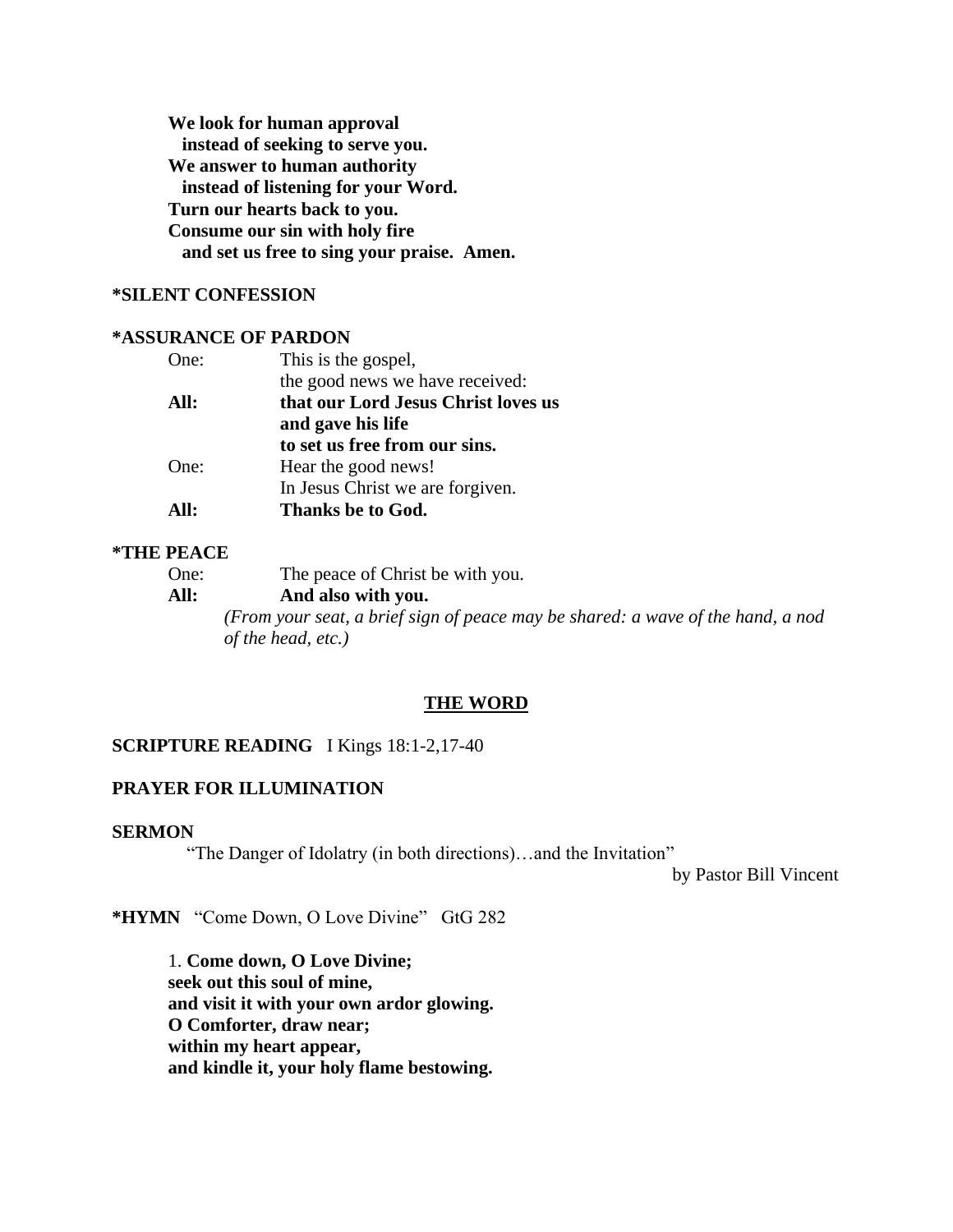2. **O let it freely burn, till earthly passions turn to dust and ashes in its heat consuming. And let your glorious light shine ever on my sight, and clothe me round, the while my path illuming.**

3. **And so the yearning strong, with which the soul will long, shall far outpass the power of human telling. For none can guess God's grace, till Love creates a place wherein the Holy Spirit makes a dwelling.**

*(Public Domain)*

# **\*AFFIRMATION OF FAITH**

**In life and in death we belong to God. Through the grace of our Lord Jesus Christ, the love of God, and the communion of the Holy Spirit, we trust in the one triune God, the Holy One of Israel, whom alone we worship and serve.**

 **In a broken and fearful world the Spirit gives us courage to pray without ceasing, to witness among all peoples to Christ as Lord and Savior, to unmask idolatries in Church and culture, to hear the voices of peoples long silenced, and to work with others for justice, freedom, and peace. In gratitude to God, empowered by the Spirit, we strive to serve Christ in our daily tasks and to live holy and joyful lives, even as we watch for God's new heaven and new earth, praying, "Come, Lord Jesus!"**

(from *A Brief Statement of Faith*, Presbyterian Church (U.S.A.) Book of Confessions)

## **PRAYERS OF THE PEOPLE**

Pastor: Come, Lord... **People: ...claim us in your mercy.**

**THE LORD'S PRAYER** *(Contemporary)* **Our Father in heaven, hallowed be your name,**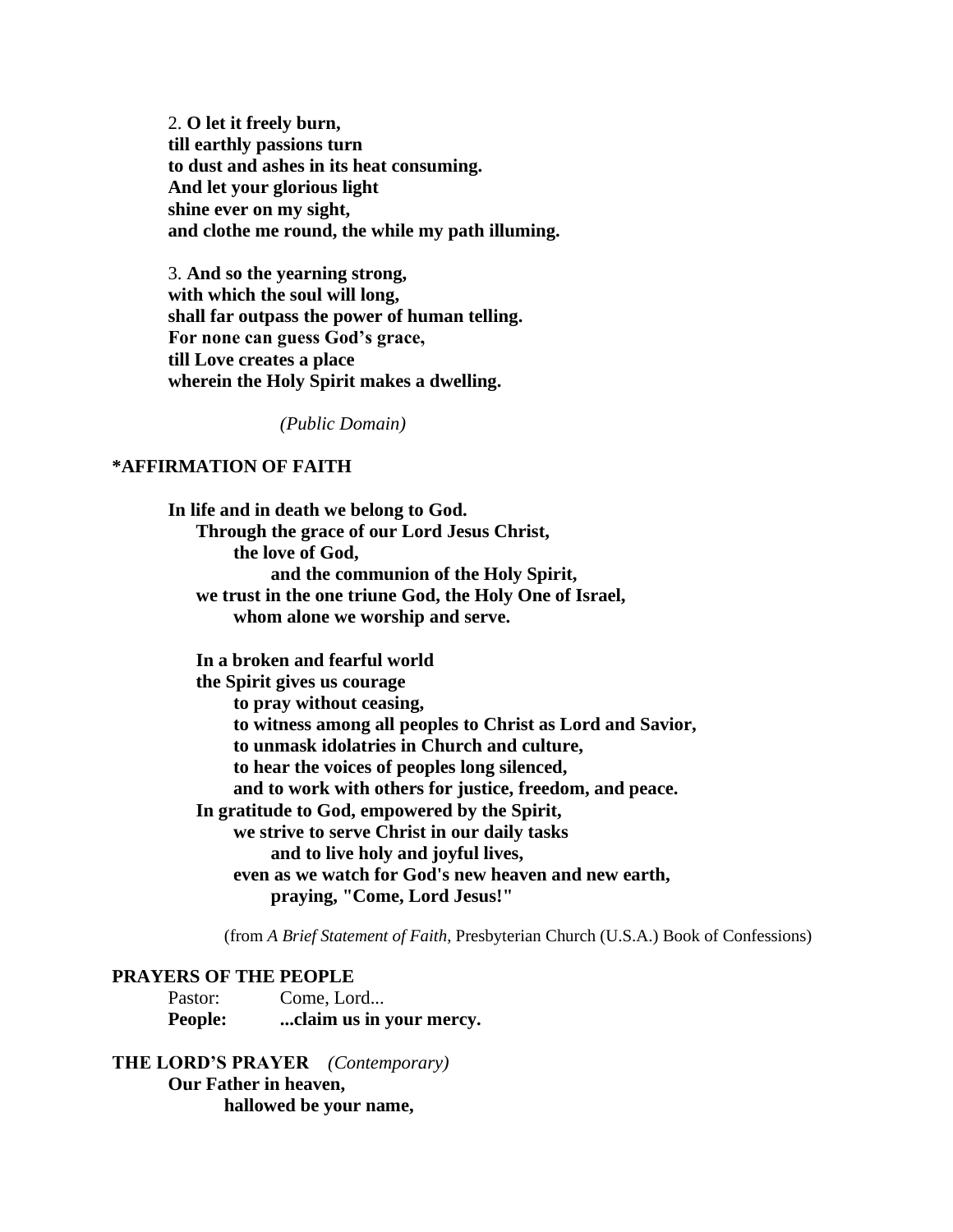**your kingdom come, your will be done, on earth as in heaven. Give us today our daily bread. Forgive us our sins as we forgive those who sin against us. Save us from the time of trial and deliver us from evil. For the kingdom, the power, and the glory are yours now and forever. Amen.**

## **OFFERING**

*Invitation*

*Reflection*

\**Unison Prayer of Dedication*

**Lord of all we have and all we are, there is no one like you in heaven above or on the earth below. You are faithful to your promises, showing steadfast love to your people. Receive our offerings as a sacrifice of thanksgiving and praise. Let our lives bless others that they too may know that you are Lord of all they have and all they are;**. **Let our gifts show forth to all the world the glory of your holy name. Amen.**

#### **SENDING**

**\*CLOSING HYMN** "Spirit of God, Descend upon My Heart" GtG 688 *(Verses 1, 3, & 5)*

- 1. **Spirit of God, descend upon my heart; wean it from earth; through all its pulses move; stoop to my weakness, mighty as thou art, and make me love thee as I ought to love.**
- 3. **Hast thou not bid us love thee, God and King; all, all thine own, soul, heart, and strength, and mind? I see thy cross; there teach my heart to cling. O let me seek thee, and O let me find!**